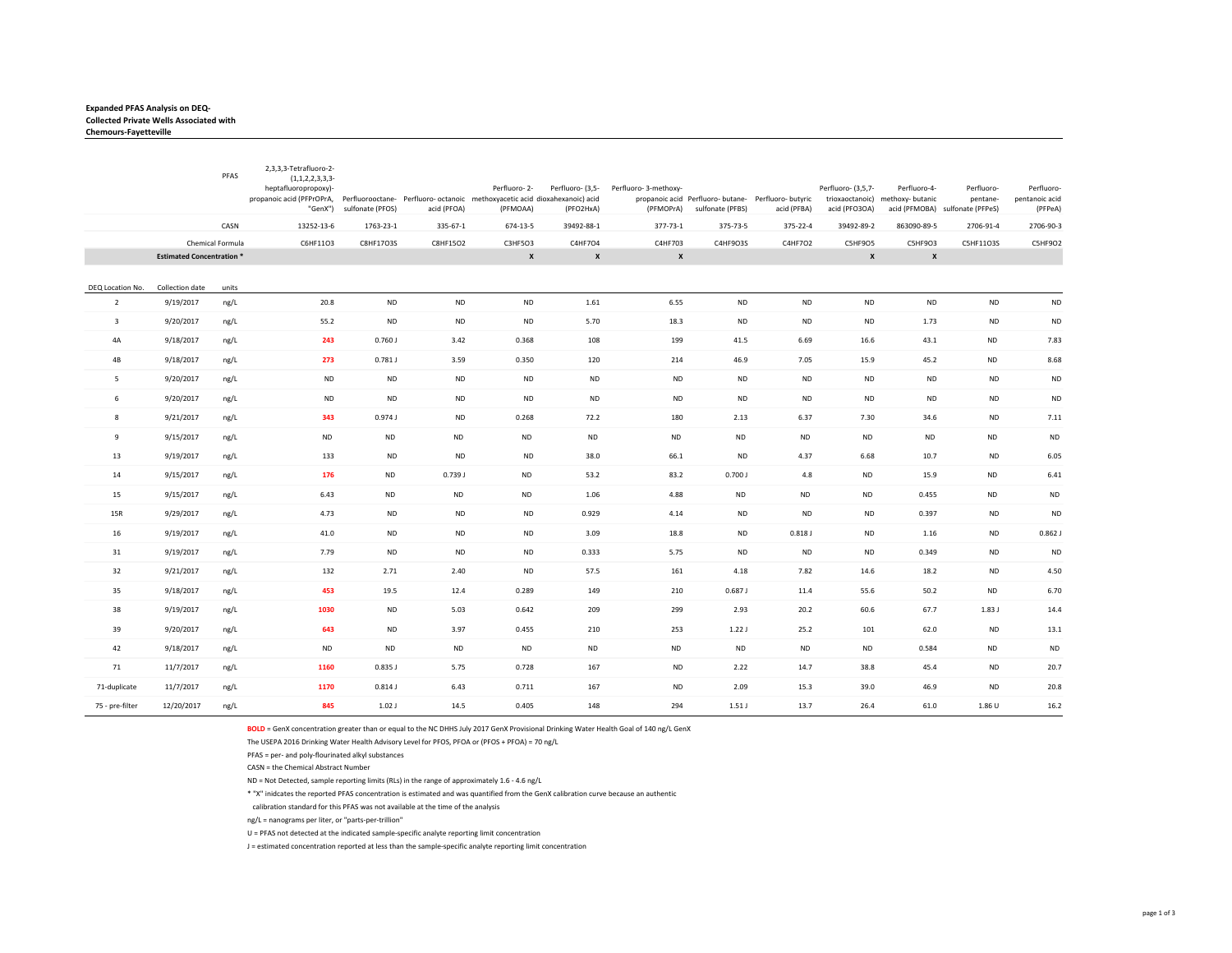## **Expanded PFAS Analysis on DEQ‐ Collected Private Wells Associated with Chemours‐Fayetteville**

|                         |                                 | PFAS             |                                             |                                          |                             |                                               |                    |                       |                                                                          |            |                                             |                  |                                                                   |
|-------------------------|---------------------------------|------------------|---------------------------------------------|------------------------------------------|-----------------------------|-----------------------------------------------|--------------------|-----------------------|--------------------------------------------------------------------------|------------|---------------------------------------------|------------------|-------------------------------------------------------------------|
|                         |                                 |                  | Fluorotelomer<br>sulfonate 4:2 (4:2<br>FTS) | Perfluoro-<br>hexanesulfonate<br>(PFHxS) | Perfluoro-<br>hexanoic acid | (PFHxA) Nafion Byproduct 1 Nafion Byproduct 2 |                    | Perfluoro-<br>(PFHpS) | heptanesulfonate Perfluoro-heptanoic sulfonate 6:2 (6:2)<br>acid (PFHpA) | FTS)       | Fluorotelomer Perfluoro- octane-<br>(PFOSA) | sulfonate (PFNS) | sulfonamide Perfluoro- nonane- Perfluoro- nonanoic<br>acid (PFNA) |
|                         |                                 | CASN             | 757124-72-4                                 | 355-46-4                                 | $307 - 24 - 4$              | 29311-67-9                                    | 749836-20-2        | 375-92-8              | 375-85-9                                                                 | 27619-97-2 | 754-91-6                                    | 68259-12-1       | 375-95-1                                                          |
|                         |                                 | Chemical Formula | C6H5F903S                                   | C6HF13O3S                                | C6HF11O2                    | C7HF13SO5                                     | C7H2F14SO5         | C7HF15O3S             | C7HF13O2                                                                 | C8H5F13O3S | C8H2F17NO2S                                 | C9HF19O3S        | C9HF17O2                                                          |
|                         | <b>Estimated Concentration*</b> |                  |                                             |                                          |                             | $\pmb{\mathsf{x}}$                            | $\pmb{\mathsf{x}}$ |                       |                                                                          |            |                                             |                  |                                                                   |
| DEQ Location No.        | Collection date                 | units            |                                             |                                          |                             |                                               |                    |                       |                                                                          |            |                                             |                  |                                                                   |
| $\overline{2}$          | 9/19/2017                       | ng/L             | <b>ND</b>                                   | <b>ND</b>                                | <b>ND</b>                   | <b>ND</b>                                     | <b>ND</b>          | <b>ND</b>             | <b>ND</b>                                                                | <b>ND</b>  | <b>ND</b>                                   | <b>ND</b>        | <b>ND</b>                                                         |
| $\overline{\mathbf{3}}$ | 9/20/2017                       | ng/L             | <b>ND</b>                                   | <b>ND</b>                                | <b>ND</b>                   | <b>ND</b>                                     | <b>ND</b>          | <b>ND</b>             | <b>ND</b>                                                                | <b>ND</b>  | <b>ND</b>                                   | <b>ND</b>        | $\sf ND$                                                          |
| 4A                      | 9/18/2017                       | ng/L             | <b>ND</b>                                   | 4.92                                     | 2.91                        | 0.411                                         | 41.9               | <b>ND</b>             | 1.73J                                                                    | <b>ND</b>  | <b>ND</b>                                   | <b>ND</b>        | <b>ND</b>                                                         |
| 4B                      | 9/18/2017                       | ng/L             | <b>ND</b>                                   | 5.74                                     | 3.16                        | 0.482                                         | 46.4               | <b>ND</b>             | 2.01                                                                     | <b>ND</b>  | <b>ND</b>                                   | <b>ND</b>        | <b>ND</b>                                                         |
| 5                       | 9/20/2017                       | ng/L             | <b>ND</b>                                   | <b>ND</b>                                | <b>ND</b>                   | <b>ND</b>                                     | <b>ND</b>          | <b>ND</b>             | <b>ND</b>                                                                | <b>ND</b>  | <b>ND</b>                                   | <b>ND</b>        | <b>ND</b>                                                         |
| 6                       | 9/20/2017                       | ng/L             | <b>ND</b>                                   | <b>ND</b>                                | <b>ND</b>                   | <b>ND</b>                                     | <b>ND</b>          | <b>ND</b>             | <b>ND</b>                                                                | <b>ND</b>  | <b>ND</b>                                   | <b>ND</b>        | <b>ND</b>                                                         |
| 8                       | 9/21/2017                       | ng/L             | <b>ND</b>                                   | <b>ND</b>                                | 1.89                        | <b>ND</b>                                     | 2.53               | <b>ND</b>             | <b>ND</b>                                                                | <b>ND</b>  | <b>ND</b>                                   | <b>ND</b>        | <b>ND</b>                                                         |
| $\overline{9}$          | 9/15/2017                       | ng/L             | <b>ND</b>                                   | <b>ND</b>                                | <b>ND</b>                   | ND                                            | <b>ND</b>          | <b>ND</b>             | $\sf ND$                                                                 | <b>ND</b>  | <b>ND</b>                                   | <b>ND</b>        | <b>ND</b>                                                         |
| 13                      | 9/19/2017                       | ng/L             | <b>ND</b>                                   | <b>ND</b>                                | 1.72J                       | <b>ND</b>                                     | 9.14               | <b>ND</b>             | 0.627J                                                                   | <b>ND</b>  | <b>ND</b>                                   | <b>ND</b>        | <b>ND</b>                                                         |
| 14                      | 9/15/2017                       | ng/L             | <b>ND</b>                                   | $0.652$ J                                | 2.05                        | <b>ND</b>                                     | 22.5               | <b>ND</b>             | $0.958$ J                                                                | 6.70       | <b>ND</b>                                   | <b>ND</b>        | $\sf ND$                                                          |
| 15                      | 9/15/2017                       | ng/L             | <b>ND</b>                                   | <b>ND</b>                                | <b>ND</b>                   | <b>ND</b>                                     | <b>ND</b>          | <b>ND</b>             | <b>ND</b>                                                                | 7.60       | <b>ND</b>                                   | <b>ND</b>        | <b>ND</b>                                                         |
| 15R                     | 9/29/2017                       | ng/L             | <b>ND</b>                                   | <b>ND</b>                                | <b>ND</b>                   | <b>ND</b>                                     | <b>ND</b>          | <b>ND</b>             | <b>ND</b>                                                                | <b>ND</b>  | <b>ND</b>                                   | <b>ND</b>        | <b>ND</b>                                                         |
| 16                      | 9/19/2017                       | ng/L             | <b>ND</b>                                   | <b>ND</b>                                | <b>ND</b>                   | <b>ND</b>                                     | <b>ND</b>          | <b>ND</b>             | <b>ND</b>                                                                | $\sf ND$   | <b>ND</b>                                   | <b>ND</b>        | <b>ND</b>                                                         |
| 31                      | 9/19/2017                       | ng/L             | <b>ND</b>                                   | <b>ND</b>                                | <b>ND</b>                   | <b>ND</b>                                     | <b>ND</b>          | <b>ND</b>             | <b>ND</b>                                                                | <b>ND</b>  | <b>ND</b>                                   | <b>ND</b>        | <b>ND</b>                                                         |
| 32                      | 9/21/2017                       | ng/L             | <b>ND</b>                                   | $0.812$ J                                | 1.49J                       | 0.405                                         | 69.3               | <b>ND</b>             | 1.25J                                                                    | <b>ND</b>  | <b>ND</b>                                   | <b>ND</b>        | <b>ND</b>                                                         |
| 35                      | 9/18/2017                       | ng/L             | <b>ND</b>                                   | <b>ND</b>                                | 2.53                        | 0.359                                         | 125                | 0.909 J               | 3.44                                                                     | <b>ND</b>  | <b>ND</b>                                   | <b>ND</b>        | <b>ND</b>                                                         |
| 38                      | 9/19/2017                       | ng/L             | <b>ND</b>                                   | 4.74                                     | 5.50                        | 1.40                                          | 36.8               | <b>ND</b>             | 4.91                                                                     | <b>ND</b>  | <b>ND</b>                                   | <b>ND</b>        | <b>ND</b>                                                         |
| 39                      | 9/20/2017                       | ng/L             | <b>ND</b>                                   | 1.24J                                    | 3.84                        | 0.915                                         | 60.6               | <b>ND</b>             | 3.74                                                                     | <b>ND</b>  | <b>ND</b>                                   | <b>ND</b>        | <b>ND</b>                                                         |
| 42                      | 9/18/2017                       | ng/L             | <b>ND</b>                                   | <b>ND</b>                                | <b>ND</b>                   | <b>ND</b>                                     | <b>ND</b>          | <b>ND</b>             | <b>ND</b>                                                                | <b>ND</b>  | <b>ND</b>                                   | <b>ND</b>        | <b>ND</b>                                                         |
| 71                      | 11/7/2017                       | ng/L             | <b>ND</b>                                   | 1.77                                     | 6.84                        | 1.52                                          | 43.5               | <b>ND</b>             | 3.51                                                                     | <b>ND</b>  | <b>ND</b>                                   | <b>ND</b>        | <b>ND</b>                                                         |
| 71-duplicate            | 11/7/2017                       | ng/L             | <b>ND</b>                                   | 1.94                                     | 7.11                        | 1.47                                          | 46.1               | <b>ND</b>             | 3.59                                                                     | <b>ND</b>  | <b>ND</b>                                   | <b>ND</b>        | <b>ND</b>                                                         |
| 75 - pre-filter         | 12/20/2017                      | ng/L             | 3.72 U                                      | 0.819J                                   | 4.73                        | <b>ND</b>                                     | 48.5               | 1.88 U                | 2.88                                                                     | 3.76 U     | 1.84 U                                      | 1.90 U           | 1.98 U                                                            |